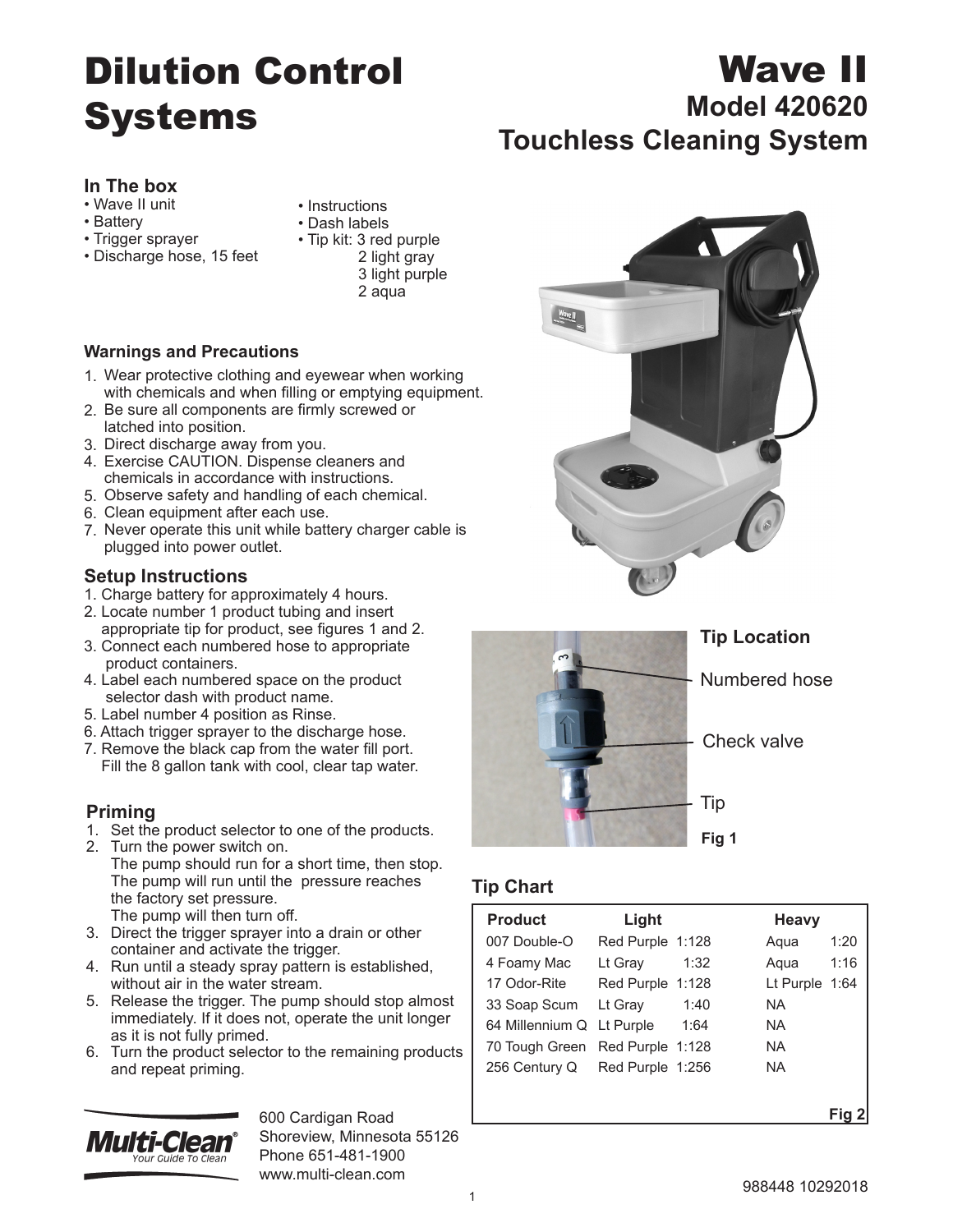# Wave II **Model 420620 Touchless Cleaning System**



## **Operation**

- 1. The power switch is lighted when it is in the "ON" position.
- 2. The pump will run when the trigger on the trigger sprayer is pulled, it will stop when trigger is released.
- 3. Run the unit approximately 10 seconds to flush prior chemical from hose.
- 4. Select chemical to be used by turning product selector.
- 5. Direct spray onto all surfaces to be cleaned.
- 6. To rinse, turn product selector to rinse, and spray.
- 7. When finished with unit, drain water into floor drain using spigot on back of unit.
- 8. Plug charger cord into wall outlet to charge battery.

#### **Out of water/chemical indication**

When the system runs out of either water or chemical, air will enter the water stream and it will become "rough." The pump may also continue to run when the trigger is released. Turn off the power immediately, fill the water

reservoir and/or replace the empty product container, and repeat the priming operation.

CAUTION: Do not operate unit while the charger is plugged into an electrical outlet. If unit does not operate unless plugged in, check that the battery terminals are connected securely.

#### **Maintenance**

- 1. When finished using the Wave II for the day, run the pump two minutes with the product selector valve in rinse position, to purge chemical from discharge hose.
- 2. Turn the unit to the OFF position. Relieve the pressure in the discharge hose by activating trigger on the trigger sprayer after the switch has been turned off. A small amount of water will discharge.
- 3. Check the unit for any damage or leakage.
- 4. If the Wave II is going to be stored where it can freeze, drain the water reservoir and run the pump until there is no more water in the system. Allow the system to thaw before you start the pump.
- 5. Plug the unit into a 120 Volt outlet to recharge the battery. The indicator light on the charger will be red while the battery is charging, and green when the battery is fully charged. Leave the charger plugged in during long term storage to maintain battery capacity. Note: It is not necessary to fully discharge the battery before recharging.